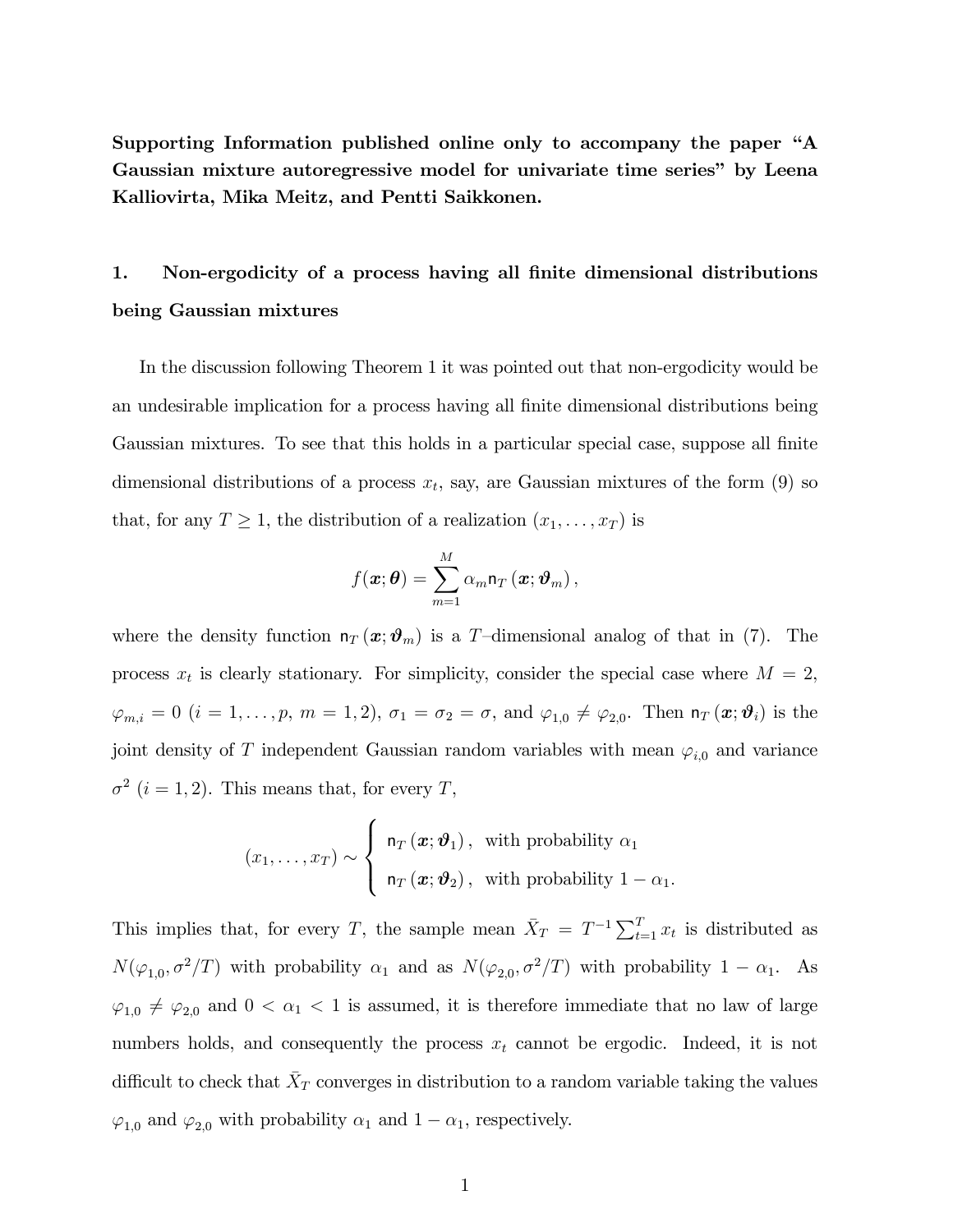## 2. Graphical illustration of the different mixing weights

Here we provide a graphical illustration comparing the mixing weights in the mixture AR models discussed in Section 2.4. We also make some remarks on the mixing weights used in the model of Lanne and Saikkonen (2003) and on the transition functions used in some STAR models.

In the top panels of Figure A.1, we plot the mixing weight  $\alpha_{1,t}$  of the GMAR model as a function of  $y_{t-1} = y$  in the case  $M = 2$ ,  $p = 1$ , with certain parameter combinations. The bottom left panel shows  $\alpha_{1,t}$  in some cases for the LMAR model of Wong and Li (2001b); in the model of Lanne and Saikkonen (2003)  $\alpha_{1,t}$  behaves in a comparable way (no picture presented). The two pictures on the left illustrate that the three models can produce mixing weights of similar monotonically increasing patterns. The figure in the top left panel also illustrates the fact that, other things being equal, a decrease in the value of  $\alpha_m$  decreases the value of the mixing weight  $\alpha_{m,t}$  of the GMAR model. In the conditional expectation of a basic logistic two-regime STAR model, referred to as the LSTAR1 model in Teräsvirta et al. (2010, Sec. 3.4.1), the transition function, which is the counterpart of the mixing weight  $\alpha_{1,t}$ , also behaves in a similar monotonically increasing way. Given these observations it is interesting that with suitable parameter values the GMAR model can produce nonmonotonic mixing weights even in the case  $M = 2$ . The top right panel illustrates this. The models of Wong and Li (2001b) and Lanne and Saikkonen (2003) can produce mixing weights of this form only when  $M > 2$ . Similarly, in LSTAR models a transition function of this form cannot be obtained with a LSTAR1 model. For that one needs an LSTAR2 model (see Teräsvirta et al. (2010, Sec. 3.4.1)) or some other similar model such as the exponential autoregressive model of Haggan and Ozaki (1981). Thus, once the number of component models is specified the GMAR model appears more flexible in terms of the form of mixing weights than the aforementioned previous mixture models and the same is true when the mixing weights of the GMAR model are compared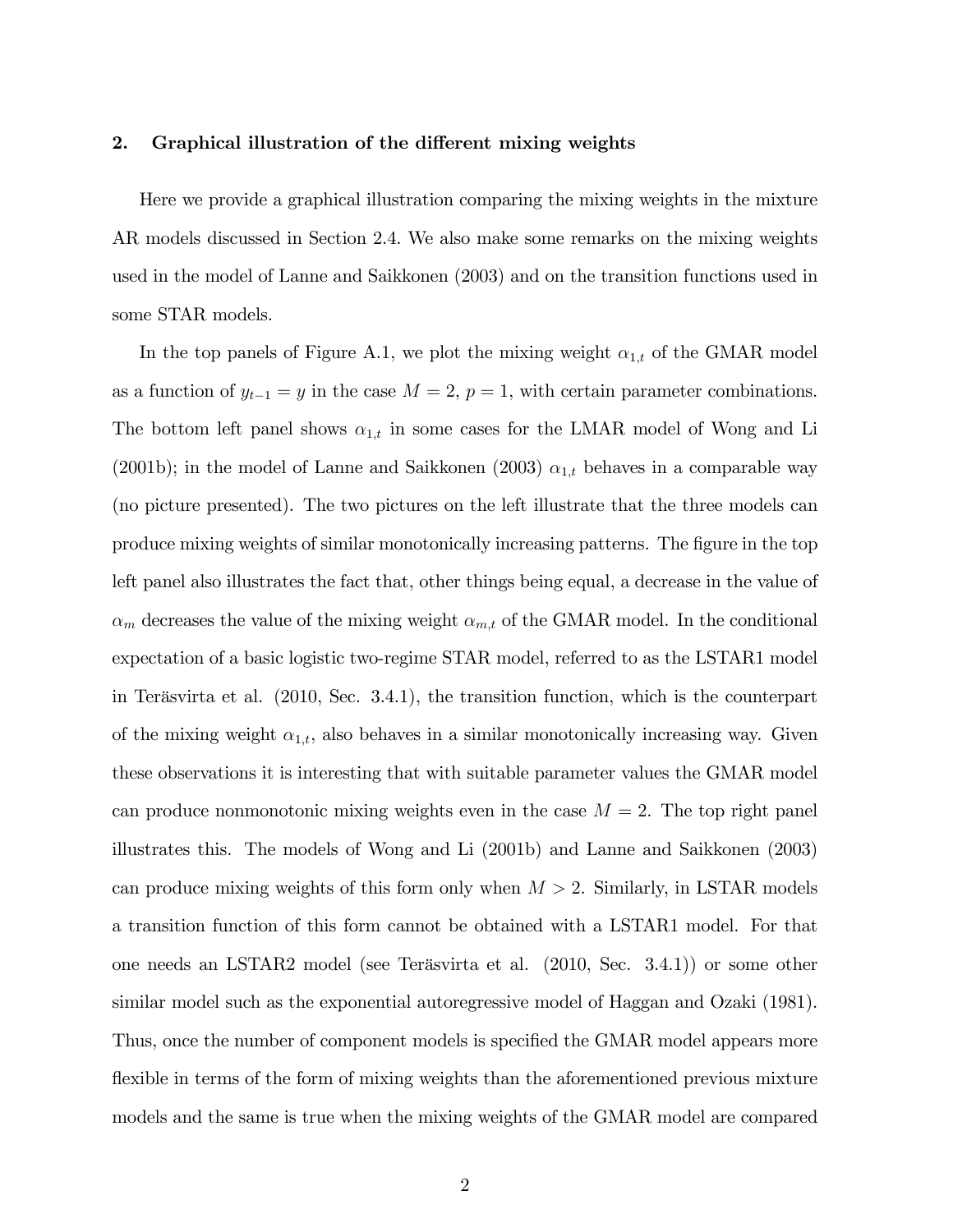to the transition functions of LSTAR models.

As far as the mixing weights of the C-STAR model of Dueker et al. (2007) are concerned they can be nonmonotonic, as illustrated in the bottom right panel of Figure A.1. After trying a number of different parameter combinations it seems, however, that (at least in the case  $p = 1$ ) nonmonotonic mixing weights are rather special for this model. The first four (monotonic) graphs in the bottom right panel correspond to parameter configurations in Table 2 of Dueker et al.  $(2007)$ . The fourth one is interesting in that it produces a nearly constant graph (the graph would be constant if the values of the standard deviations  $\sigma_1$  and  $\sigma_2$  were changed to be equal). Finally, note that a common convenience of the GMAR model as well as of the models of Wong and Li (2001b) and Dueker et al. (2007) is that there is no need to choose a threshold variable (typically  $y_{t-d}$ ) as in the model of Lanne and Saikkonen (2003) or in TAR and STAR models.

## 3. Graphical analysis of quantile residuals of the  $GMAR<sup>C</sup>$  model in Table 1

Here we provide additional graphical analysis (mentioned in Section 4.1 of the paper) of the quantile residuals of the GMAR<sup>C</sup> model in Table 1. According to the diagnostic tests based on quantile residuals (see Table 1), the restricted GMAR<sup>C</sup> model provides a good fit to the data. To further investigate the properties of the quantile residuals, Figure A.2 depicts time series and  $QQ$ -plots of the quantile residuals as well as the first ten standardized sample autocovariances of quantile residuals and their squares (the employed standardization is such that, under correct specification, the distribution of the sample autocovariances is approximately standard normal). The time series of quantile residuals computed from a correctly specified model should resemble a realization from an independent standard normal sequence. The graph of quantile residuals and the related  $QQ$ -plot give no obvious reason to suspect this, although some large positive quantile residuals occur. According to the approximate 99% critical bounds only two somewhat larger autocovariances are seen but even they are found at larger lags (we use 99% critical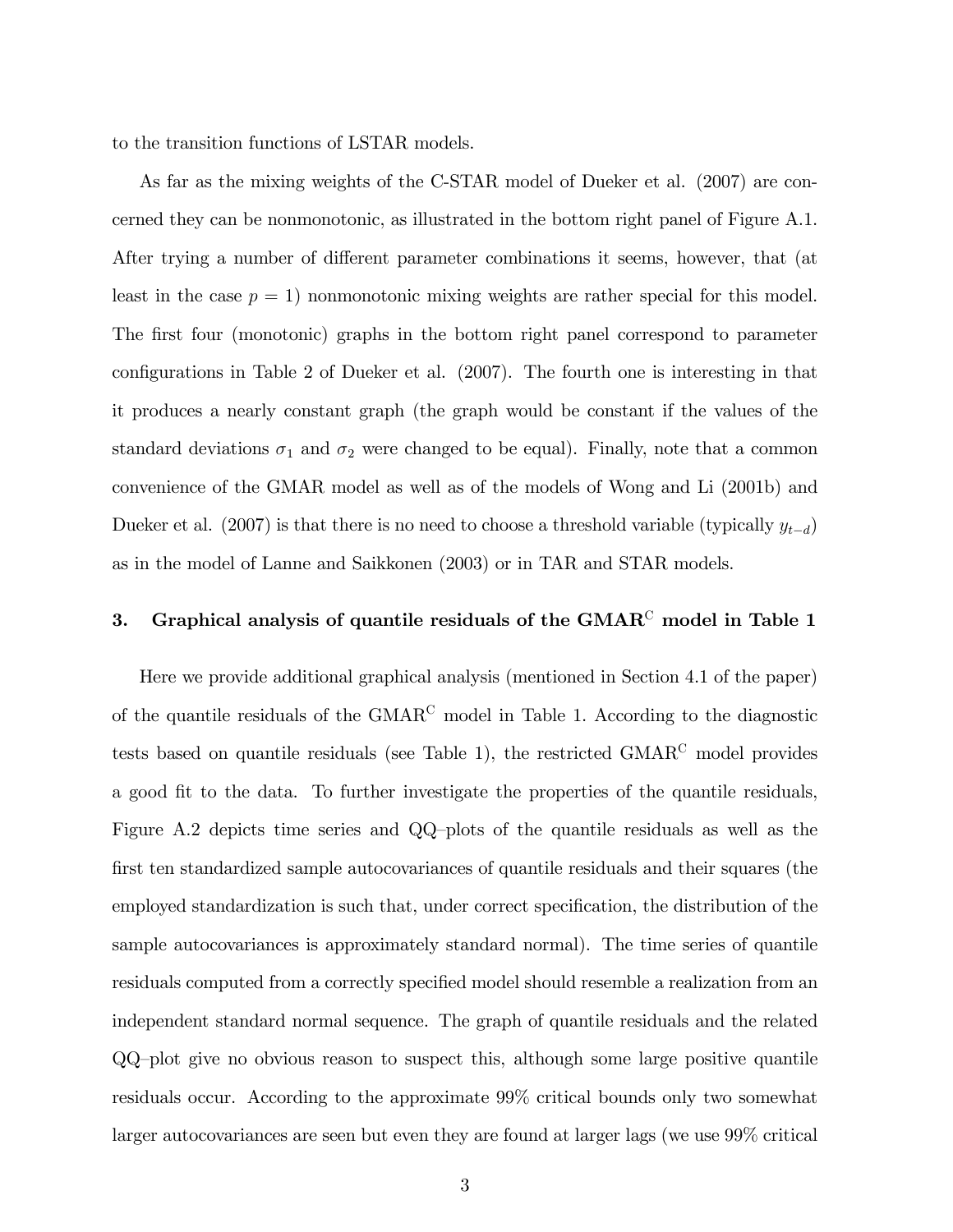

Figure A.1: Top left panel:  $\alpha_{1,t}$  in the GMAR model ( $p = 1$ ) as a function of  $y_{t-1}$ . Parameter values used: model 1:  $\varphi_{1,0} = 0.5$ ,  $\varphi_{2,0} = -0.5$ ,  $\varphi_{1,1} = \varphi_{2,1} = 0.5$ ,  $\sigma_1^2 = \sigma_2^2 = 1$ ,  $\alpha_1 = 0.5$ ; model 2: same as model 1 but  $\alpha_1 = 0.7$ ; model 3: same as model 1 but  $\alpha_1 = 0.9$ ; model 4:  $\varphi_{1,0} = 1$ ,  $\varphi_{2,0} = -1, \ \varphi_{1,1} = \varphi_{2,1} = 0.5, \ \sigma_1^2 = \sigma_2^2 = 1, \ \alpha_1 = 0.5; \ \text{model 5: } \varphi_{1,0} = \varphi_{2,0} = 0.5, \ \varphi_{1,1} 0.75,$  $\varphi_{2,1} = 0.25, \ \sigma_1^2 = \sigma_2^2 = 1, \ \alpha_1 = 0.5.$  Top rigth panel:  $\alpha_{1,t}$  in the GMAR model  $(p = 1)$  as a function of  $y_{t-1}$ . Parameter values used: model 1:  $\varphi_{1,0} = \varphi_{2,0} = 0$ ,  $\varphi_{1,1} = 0.2$ ,  $\varphi_{2,1} = 0.9$ ,  $\sigma_1^2 = 0.25, \sigma_2^2 = 4, \alpha_1 = 0.5; \text{ model 2: same as model 1 but } \sigma_1^2 = \sigma_2^2 = 0.5, \alpha_1 = 0.7; \text{ model 3:}$ same as model 1 but  $\sigma_2^2 = 0.25$ . Bottom left panel:  $\alpha_{1,t}$  in the model of Wong and Li (2001b) as a function of  $y_{t-1}$ . Logistic equation assumed to be of the form  $\log(\alpha_{1,t}/\alpha_{2,t}) = \gamma(y_{t-1} - c)$ , or equivalently,  $\alpha_{1,t} = \frac{1}{1 + e^{-\gamma(y)}}$  $\frac{1}{1+e^{-\gamma(y_{t-1}-c)}}$ . Note that this is exactly the standard form of the logistic function. Curves correspond to different values of c and  $\gamma$ . **Bottom right panel:**  $\alpha_{2,t} = 1 - \alpha_{1,t}$ in the model of Dueker et al. (2007) as a function of  $y_{t-1}$ . Parameter values used: model 1:  $c = 1$ ,  $\varphi_{1,0} = -0.5, \varphi_{2,0} = 0.5, \varphi_{1,1} = \varphi_{2,1} = 0.9, \sigma_1 = 3, \sigma_2 = 2; \text{ model } 2: c = 1, \varphi_{1,0} = -1, \varphi_{2,0} = 1,$  $\varphi_{1,1} = \varphi_{2,1} = 0.9, \sigma_1 = 3, \sigma_2 = 2; \text{ model } 3: c = 0, \varphi_{1,0} = -1, \varphi_{2,0} = 1, \varphi_{1,1} = \varphi_{2,1} = 0.9,$  $\sigma_1 = \sigma_2 = 3$ ; model 4:  $c = 0$ ,  $\varphi_{1,0} = -10$ ,  $\varphi_{2,0} = 10$ ,  $\varphi_{1,1} = \varphi_{2,1} = 0.7$ ,  $\sigma_1 = 5$ ,  $\sigma_2 = 4$ ; model 5:  $c = 0, \varphi_{1,0} = \varphi_{2,0} = 0, \varphi_{1,1} = -0.3, \varphi_{2,1} = 0.3, \sigma_1 = 1, \sigma_2 = 0.25.$